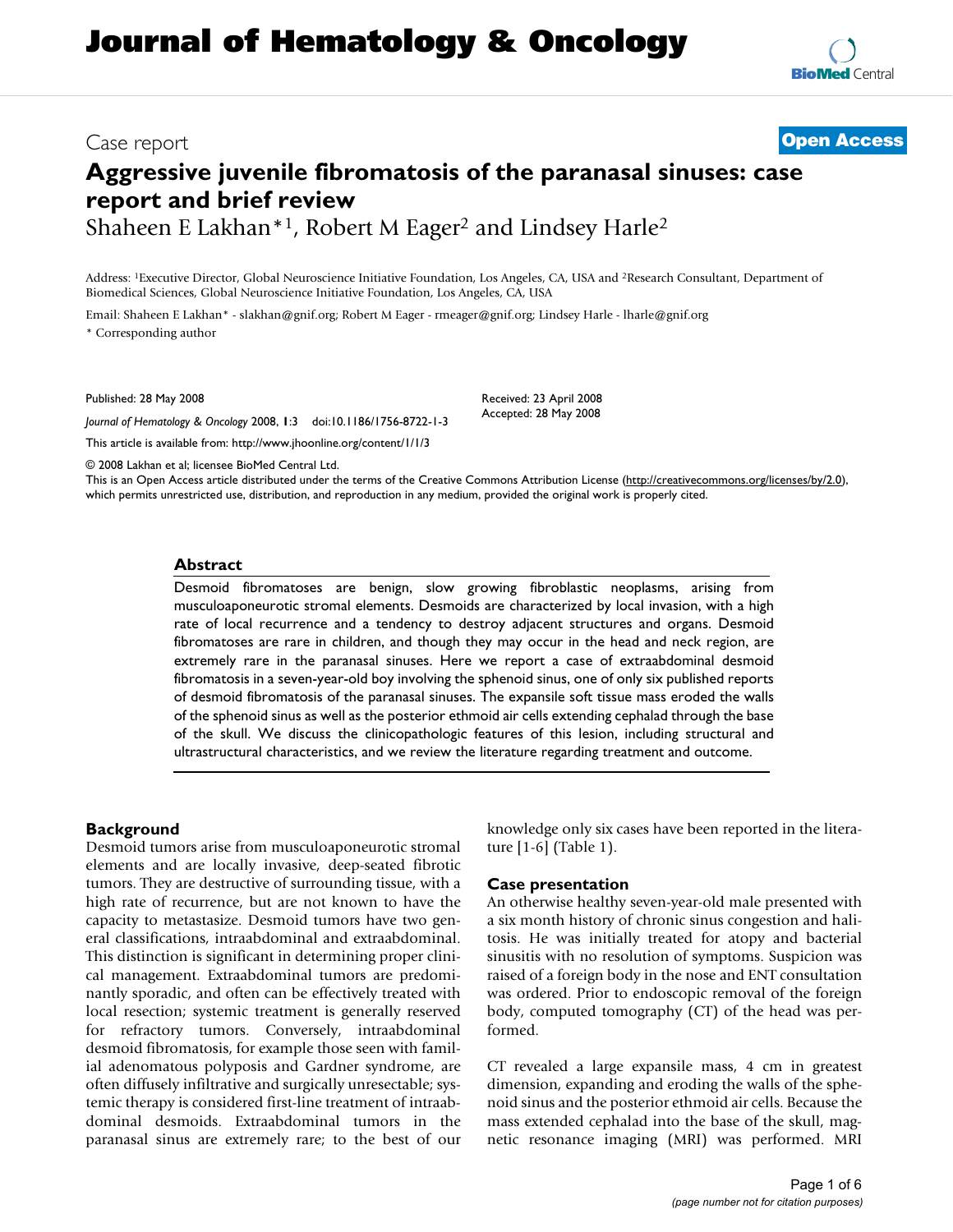| Table 1: Reported cases of pediatric desmoid fibromatosis of the paranasal sinuses. |  |  |
|-------------------------------------------------------------------------------------|--|--|
|-------------------------------------------------------------------------------------|--|--|

| Age                | Location                          | <b>Presentation</b>       | Pathology                  | <b>Therapy</b>                                                                             | <b>Response</b>                            | Reference |
|--------------------|-----------------------------------|---------------------------|----------------------------|--------------------------------------------------------------------------------------------|--------------------------------------------|-----------|
| 2 year old male    | Right maxillary<br>sinus          | Nasal obstruction         | Aggressive<br>fibromatosis | Surgical resection                                                                         | Lost to follow up                          | [1]       |
| 14 year old female | Right parotid/<br>mandible        | Right facial<br>deformity | Aggressive<br>fibromatosis | Surgical resection<br>(positive margins)                                                   | No recurrence at $\leq$<br>I year          | [6]       |
| 15 month old male  | Nasal cavity/<br>anterior maxilla | Facial deformity          | Aggressive<br>fibromatosis | I. Surgical resection<br>(positive margins) 2.<br>Surgical resection<br>(negative margins) | Recurrence in 1<br>month, no<br>recurrence | [5]       |
| 2 year old male    | Left maxillary sinus              | Nasal deformity           | Desmoid<br>fibromatosis    | Surgical resection<br>(twice), followed by<br>adjuvant tamoxifen                           | No recurrence at 2<br>years                | [4]       |

Conley et al. [2] reported a series of 40 different cases, three cases between the ages 1–10. One of these cases involved the ethmoid sinus. Fu [3] reported two cases of juvenile fibromatosis ages 2 and 10. One of these cases involved the maxillary sinus.

found no evidence of meningeal involvement or brain parenchymal invasion and the major intracranial arteries appeared intact. The right optic nerve was displaced but without evidence of impingement.

The patient underwent functional endoscopic sinus surgery with biopsy of the lesion. Histological analysis revealed a cellular myofibroblastic neoplasm suggestive of extraabdominal desmoid fibromatosis (Figures 1, 2). Surgical resection was performed and histological analysis confirmed the diagnosis. Surgical margins were positive. Because of the rarity of this tumor, particularly in the paranasal sinuses of a child, immunohistochemical examination was performed. The tumor showed focal positivity for SMA and multifocal nuclear positivity for beta catenin; desmin, S-100, and CD34 were negative.

#### **Discussion**

Desmoid tumors are rare, accounting for approximately 0.03% of all neoplasms, and less than 3% of all soft tissue tumors. The estimated incidence in the general population is 2-4/1,000,000/year, which in the US translates to approximately 900 new tumors annually [7]. Individuals between the ages of 15 and 60 are most often affected; desmoid tumors are rare in the young and in the elderly. They are slightly more common in women than in men [8,9], and there is no significant racial or ethnic distribution. Desmoids tend to be large bulky tumors that locally infiltrate adjacent tissue structures. Histologically, they are characterized by small bundles of spindle cells in an abundant fibrous stroma. The fibroblasts have a propensity to concentrate at the periphery of the lesion, and the cellularity is low. There are usually few mitotic figures and necrosis is absent. The etiology of desmoid tumors is unknown. However, the identification of clonal chromosomal changes in a significant fraction of cases supports the neoplastic nature of these tumors [10], and emerging evidence implicates dysregulated wound healing in the pathogenesis of these and other fibroblastic lesions. Trisomy 8 and 20 as nonrandom clonal chromosomal changes, particularly trisomy 8, occur in at least 30% of sporadic desmoid tumors [11-14]. Although the clinical relevance of these genetic abnormalities is unclear, these genetic insults appear to be associated with a higher risk of recurrence [12].

#### **Treatment**

Because of their locally infiltrative nature, desmoid tumors are traditionally treated by local resection with wide surgical margins when significant morbidity can be avoided [15,16]. Considering the potential toxicity and morbidity associated with local and systemic therapy in children, complete surgical excision is the treatment of choice for aggressive juvenile fibromatosis. Because these are benign tumors with a high rate of recurrence, surgeons must balance the need to obtain tumor-free margins while at the same time using function-preserving approaches to minimize major functional and cosmetic sequelae. The available data are conflicting with regard to the importance of complete resection. Buitendijk et al. [17] reported that, of 187 published cases of juvenile fibromatosis, the single greatest determinant of tumor recurrence was incomplete resection. In another evaluation of 63 pediatric patients, the only factor associated with an increased rate of recurrence-free survival was negative surgical margins (70% versus 15% with positive margins) [18]. In contrast, several authors report that the risk of recurrence is independent of margin status [19-25]. In one of the largest series of 203 patients undergoing surgery for either primary or recurrent desmoid tumors, margins were microscopically positive in 57 and negative in 146 [21]. As expected, the disease-free survival rate was significantly better in patients with primary disease (76% versus 59% at 10 years), but it was not significantly worse for those with microscopically positive versus negative margins at primary surgery (five year disease-free survival rate for those with positive and negative margins, 79% versus 82%; at 10 years, 74% versus 77%). In patients who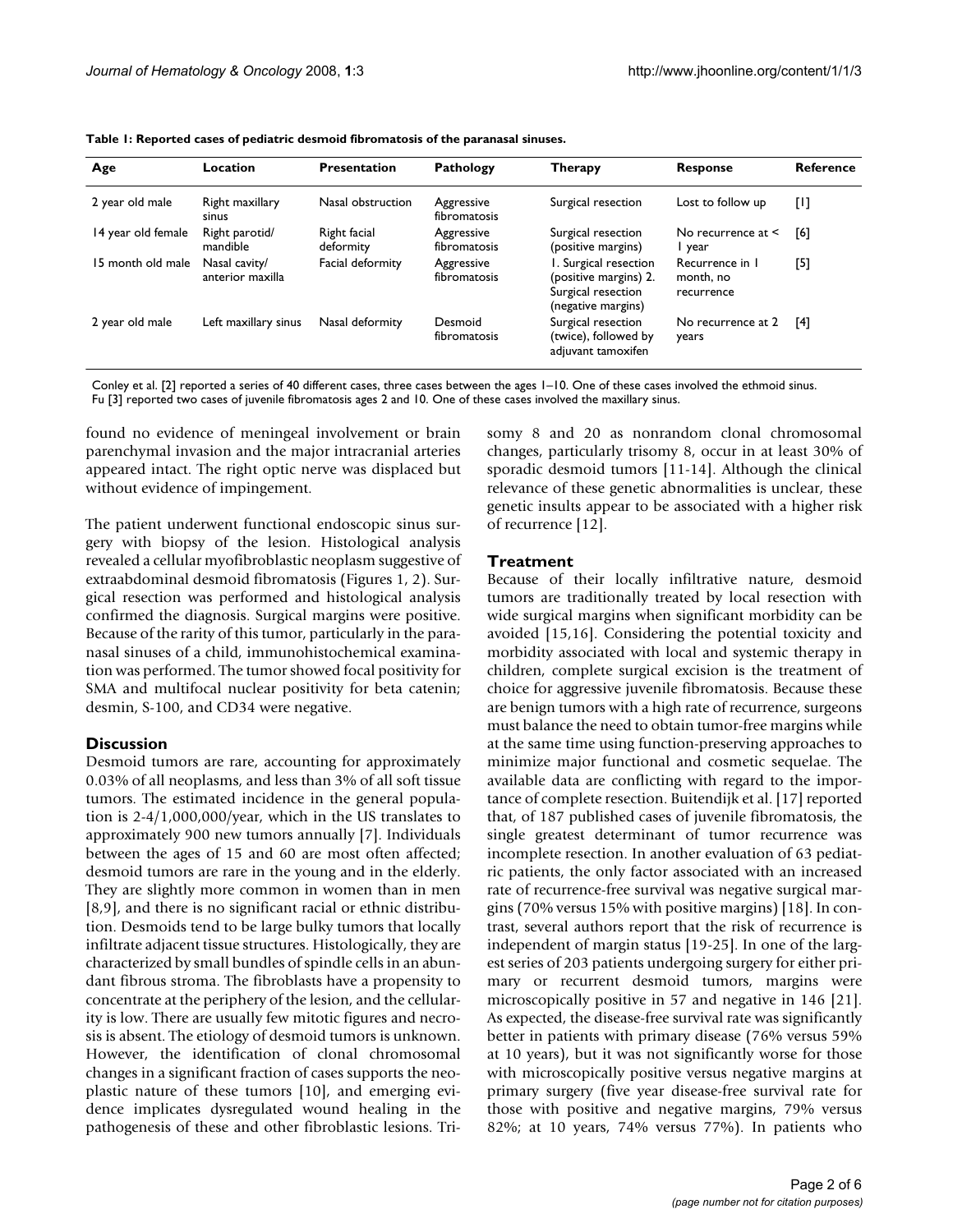

**Figure 1 Paranasal tumor, H&E stained section, low power (10×)**. The section shows a spindle cell neoplasm with tapering nuclei, eosinophilic cytoplasm and minimal atypia. Focally, myxoid features predominated.

undergo aggressive resection with wide margins recurrence rates remain at 23% to 39% [15,26-29]. When they recur, salvage therapy with radiation therapy (RT) and/or repeat excision is often successful. This data cast some doubt on the current dogma of aggressive pursuit of negative surgical margins in cases that may result in excessive morbidity [9,19]. The uncertainty as to the importance of positive resection margins also spurs controversy with regard to the role of postoperative RT for patients with incompletely resected disease.

#### *Radiation therapy*

In patients for whom surgery is not an option, primary RT is an effective alternative therapeutic course. In several reports, RT alone (50 to 60 Gy) or combined with surgery in patients with positive resection margins achieves longterm control in approximately 70% to 80% of patients with desmoids [23,25,27,29-31]. The volume of disease does not appear to affect the probability of local control. Local recurrence rates do not appear to correlate with the use of higher doses. In one study of 23 patients the relapse rate at five years was 31%, and radiation doses above 56 Gy did not improve outcome. In fact, higher dose levels were associated with more complications: 30% (high dose) versus 5% (low doses) at 15 years [23]. Adverse events included the following: soft tissue necrosis, bone fracture, radiation enteritis, peripheral neuropathy, edema with cellulitis, limb shortening, and bone hypoplasia. Positive resection margins were not a prognostic factor in this report.



**Figure 2** Paranasal tumor, H&E stained section, high power (40×).

#### *Systemic Therapy*

Patients with extraabdominal desmoids and multiple locoregional recurrences despite adequate surgical and/or radiation treatment are generally considered for systemic therapy. Other indications for systemic therapy include unresectable tumors and intraabdominal desmoids. In these settings, early and aggressive systemic therapy is important to avoid life-threatening complications. A variety of agents are active, including noncytotoxic therapy (i.e. non-steroidal anti-inflammatory drugs (NSAIDs), hormone manipulation, and pirfenidone) and cytotoxic chemotherapy. The conclusions that can be drawn as to the relative effectiveness of these agents in the treatment of desmoid tumors are limited by the low incidence. Unfortunately the majority of data generated on this topic consists of case reports. Therefore, in the absence of clear evidence, a conservative approach is appropriate. In cases where there is no impending threat to life or function it is reasonable to begin with less toxic approaches, such as hormone therapy or NSAIDs. Cytotoxic chemotherapy is a more appropriate choice for patients with rapidly growing tumors or those who are highly symptomatic.

#### *Noncytotoxic systemic therapy*

Clinical and experimental evidence suggest the hormone dependency of desmoid growth. Clinical benefit is reported in nearly 50% of patients with tamoxifen treatment, with most of the objective responses being partial rather than complete. Tumors are slow to manifest an actual reduction in size, and not infrequently, shrinkage lags behind discontinuation of therapy by months or even years. Response durations vary to a great degree, ranging from seven months to 12 years [32]. The mechanism is unclear since response to treatment does not appear to correlate with the presence of estrogen receptor alpha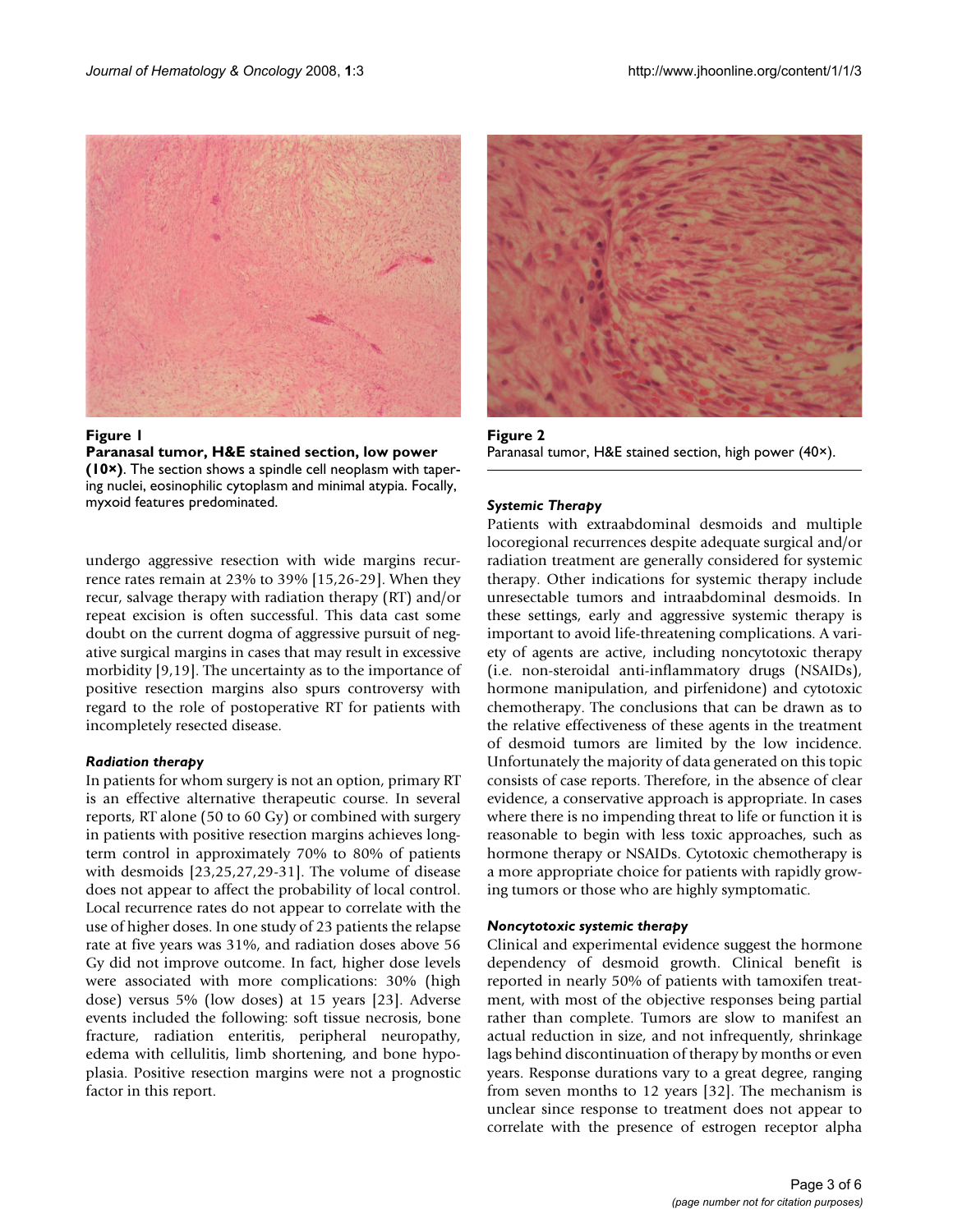[9,33], and the significant lag of the therapeutic response has led some to hypothesis that the mechanism of action is estrogen independent [46]. There are also documented responses to NSAIDs, most often sulindac, both alone and in combination with tamoxifen [9,34-39]. At least one report documents the resolution of a desmoid tumor being treated with indomethacin and ascorbic acid for 14 months [40]. Although response rates as high as 70% are reported with combined therapy [9], regression is usually partial and may take many months after an initial period of tumor enlargement. In addition, response criteria for these case reports are not standardized. Several case reports describe objective response or prolonged periods of disease stabilization with interferon alpha (IFN-alpha) [41-43], in some cases following failure of sulindac and tamoxifen [36,44,45]. However, new data suggesting that IFN type I signaling is a positive regulator of neoplastic growth has raised questions about the therapeutic role of IFN-alpha in this disease [46]. An increasing number of reports suggest clinical and radiographic benefit from the tyrosine kinase inhibitor imatinib (Gleevec) [47,48]. This effect is presumably due to tumor expression of activated receptor tyrosine kinases c-kit and/or platelet-derived growth factor receptor-alpha (PDGFRA). However the clinical efficacy of imatinib and the mechanism underlying clinical benefit in the patients who have been treated with this agent are uncertain.

#### *Cytotoxic systemic therapy*

Although desmoid tumors as a group are generally slow growing with low metastatic potential, there are several highly active chemotherapy regimens that can potentially produce durable response. The combination of low dose methotrexate and vinblastine has shown promising results, particularly in children [49-52]. One study of 30 patients with a median age of 27 reported 10 year progression free survival in 67% [49]. Liposomal doxorubicin has proven to be a well tolerated and efficacious option [53]. High dose doxorubicin or ifosfamide-based regimens have shown more activity and increased incidence of serious toxicity; thus they are usually reserved for cases that are life threatening and refractory to other treatments [54- 57].

#### **Conclusion**

Desmoid fibromatosis are rare pediatric tumors, and the case reported here is one of only six published accounts of pediatric desmoid fibromatosis of the paranasal sinuses. Aggressive juvenile fibromatoses are a group of lesions with variable response to treatment; they are locally aggressive but have low metastatic potential. Current treatment ranges from traditional surgical resection to multidisciplinary approaches involving local radiation and/or systemic cytotoxic and cytostatic agents. However, surgical resection with wide margins remains the primary treatment for extraabdominal fibromatoses. Reports in the literature are conflicting as to the importance of obtaining tumor-free surgical margins; some retrospective analyses have found a significant decrease in recurrence rate with negative margins, while others have not. Based on these reports, the optimal treatment strategy for pediatric desmoids fibromatoses is patient-dependent, and clinical decisions must be made based upon tumor location, risk of surgical morbidity and risk of radiationinduced damage. Radiation therapy and cytotoxic chemotherapy in pediatric patients should be used in cases that are refractory to surgery and noncytotoxic systemic therapy due to the potential of growth disturbance, contracture, and the development of secondary malignancy.

### **Abbreviations**

CT: computed tomography; IFN-alpha: interferon alpha; MRI: magnetic resonance imaging; NSAID: non-steroidal anti-inflammatory drug; PDGFRA: platelet-derived growth factor receptor-alpha; RT: radiation therapy; SMA: smooth-muscle actin.

#### **Competing interests**

The authors declare that they have no competing interests.

### **Authors' contributions**

SL, RE, and LH secured the case, conducted the literature review, and participated in the preparation of the manuscript. All authors read and approved the final manuscript.

#### **Consent**

Written informed consent was obtained from the patient's parents for publication of this case report and any accompanying images. A copy of the written consent is available for review by the Editor-in-Chief of this journal.

#### **References**

- 1. Mannan AA, Ray R, Sharma SC, Hatimota P: **[Infantile fibromatosis](http://www.ncbi.nlm.nih.gov/entrez/query.fcgi?cmd=Retrieve&db=PubMed&dopt=Abstract&list_uids=15372920) [of the nose and paranasal sinuses: report of a rare case and](http://www.ncbi.nlm.nih.gov/entrez/query.fcgi?cmd=Retrieve&db=PubMed&dopt=Abstract&list_uids=15372920) [brief review of the literature.](http://www.ncbi.nlm.nih.gov/entrez/query.fcgi?cmd=Retrieve&db=PubMed&dopt=Abstract&list_uids=15372920)** *Ear Nose Throat J* 2004, **83(7):**481-484.
- 2. Conley J, Healey WV, Stout AP: **[Fibromatosis of the head and](http://www.ncbi.nlm.nih.gov/entrez/query.fcgi?cmd=Retrieve&db=PubMed&dopt=Abstract&list_uids=5915309) [neck.](http://www.ncbi.nlm.nih.gov/entrez/query.fcgi?cmd=Retrieve&db=PubMed&dopt=Abstract&list_uids=5915309)** *Am J Surg* 1966, **112(4):**609-614.
- 3. Fu YS, Perzin KH: **[Nonepithelial tumors of the nasal cavity,](http://www.ncbi.nlm.nih.gov/entrez/query.fcgi?cmd=Retrieve&db=PubMed&dopt=Abstract&list_uids=949712) [paranasal sinuses, and nasopharynx. A clinicopathologic](http://www.ncbi.nlm.nih.gov/entrez/query.fcgi?cmd=Retrieve&db=PubMed&dopt=Abstract&list_uids=949712) study. VI. Fibrous tissue tumors (fibroma, fibromatosis, fib[rosarcoma\).](http://www.ncbi.nlm.nih.gov/entrez/query.fcgi?cmd=Retrieve&db=PubMed&dopt=Abstract&list_uids=949712)** *Cancer* 1976, **37(6):**2912-2928.
- 4. Maillard AA, Kountakis SE: **[Pediatric sino-orbital desmoid](http://www.ncbi.nlm.nih.gov/entrez/query.fcgi?cmd=Retrieve&db=PubMed&dopt=Abstract&list_uids=8638898) [fibromatosis.](http://www.ncbi.nlm.nih.gov/entrez/query.fcgi?cmd=Retrieve&db=PubMed&dopt=Abstract&list_uids=8638898)** *Ann Otol Rhinol Laryngol* 1996, **105(6):**463-466.
- 5. Naidu RK, Aviv JE, Lawson W, Biller HF: **[Aggressive juvenile](http://www.ncbi.nlm.nih.gov/entrez/query.fcgi?cmd=Retrieve&db=PubMed&dopt=Abstract&list_uids=1903871) [fibromatosis involving the paranasal sinuses.](http://www.ncbi.nlm.nih.gov/entrez/query.fcgi?cmd=Retrieve&db=PubMed&dopt=Abstract&list_uids=1903871)** *Otolaryngol Head Neck Surg* 1991, **104(4):**549-552.
- 6. Thompson DH, Khan A, Gonzalez C, Auclair P: **[Juvenile aggressive](http://www.ncbi.nlm.nih.gov/entrez/query.fcgi?cmd=Retrieve&db=PubMed&dopt=Abstract&list_uids=1914969) [fibromatosis: report of three cases and review of the litera](http://www.ncbi.nlm.nih.gov/entrez/query.fcgi?cmd=Retrieve&db=PubMed&dopt=Abstract&list_uids=1914969)[ture.](http://www.ncbi.nlm.nih.gov/entrez/query.fcgi?cmd=Retrieve&db=PubMed&dopt=Abstract&list_uids=1914969)** *Ear Nose Throat J* 1991, **70(7):**462-468.
- 7. Reitamo JJ, Hayry P, Nykyri E, Saxen E: **[The desmoid tumor. I.](http://www.ncbi.nlm.nih.gov/entrez/query.fcgi?cmd=Retrieve&db=PubMed&dopt=Abstract&list_uids=7091046) [Incidence, sex-, age- and anatomical distribution in the Finn](http://www.ncbi.nlm.nih.gov/entrez/query.fcgi?cmd=Retrieve&db=PubMed&dopt=Abstract&list_uids=7091046)[ish population.](http://www.ncbi.nlm.nih.gov/entrez/query.fcgi?cmd=Retrieve&db=PubMed&dopt=Abstract&list_uids=7091046)** *Am J Clin Pathol* 1982, **77(6):**665-673.
- 8. Enzinger FM, Weiss SW: *Soft tissue tumors* 3rd edition. St. Louis: Mosby; 1995.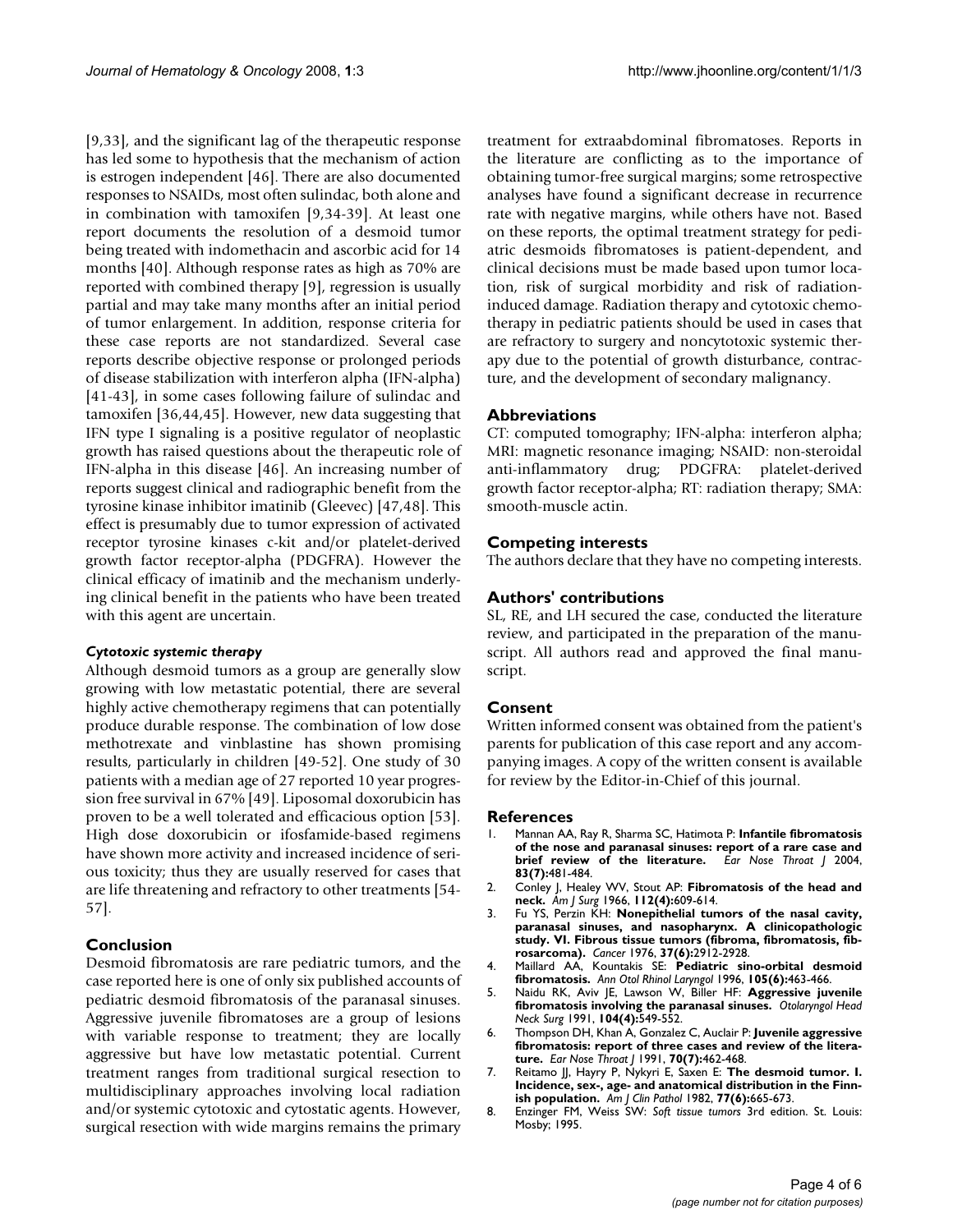- 9. Hansmann A, Adolph C, Vogel T, Unger A, Moeslein G: **[High-dose](http://www.ncbi.nlm.nih.gov/entrez/query.fcgi?cmd=Retrieve&db=PubMed&dopt=Abstract&list_uids=14745880) [tamoxifen and sulindac as first-line treatment for desmoid](http://www.ncbi.nlm.nih.gov/entrez/query.fcgi?cmd=Retrieve&db=PubMed&dopt=Abstract&list_uids=14745880) [tumors.](http://www.ncbi.nlm.nih.gov/entrez/query.fcgi?cmd=Retrieve&db=PubMed&dopt=Abstract&list_uids=14745880)** *Cancer* **100(3):**612-620. Feb 1 2004
- 10. De Wever I, Dal Cin P, Fletcher CD, Mandahl N, Mertens F, Mitelman F, Rosai J, Rydholm A, Sciot R, Tallini G, Berghe H Van Den, Vanni R, Willén H: **[Cytogenetic, clinical, and morphologic correlations](http://www.ncbi.nlm.nih.gov/entrez/query.fcgi?cmd=Retrieve&db=PubMed&dopt=Abstract&list_uids=11048801) [in 78 cases of fibromatosis: a report from the CHAMP Study](http://www.ncbi.nlm.nih.gov/entrez/query.fcgi?cmd=Retrieve&db=PubMed&dopt=Abstract&list_uids=11048801) [Group. CHromosomes And Morphology.](http://www.ncbi.nlm.nih.gov/entrez/query.fcgi?cmd=Retrieve&db=PubMed&dopt=Abstract&list_uids=11048801)** *Mod Pathol* 2000, **13(10):**1080-1085.
- 11. Bridge JA, Swarts SJ, Buresh C, Nelson M, Degenhardt JM, Spanier S, Maale G, Meloni A, Lynch JC, Neff JR: **[Trisomies 8 and 20 charac](http://www.ncbi.nlm.nih.gov/entrez/query.fcgi?cmd=Retrieve&db=PubMed&dopt=Abstract&list_uids=10079250)[terize a subgroup of benign fibrous lesions arising in both soft](http://www.ncbi.nlm.nih.gov/entrez/query.fcgi?cmd=Retrieve&db=PubMed&dopt=Abstract&list_uids=10079250) [tissue and bone.](http://www.ncbi.nlm.nih.gov/entrez/query.fcgi?cmd=Retrieve&db=PubMed&dopt=Abstract&list_uids=10079250)** *Am J Pathol* 1999, **154(3):**729-733.
- 12. Fletcher JA, Naeem R, Xiao S, Corson JM: **[Chromosome aberra](http://www.ncbi.nlm.nih.gov/entrez/query.fcgi?cmd=Retrieve&db=PubMed&dopt=Abstract&list_uids=7889507)[tions in desmoid tumors. Trisomy 8 may be a predictor of](http://www.ncbi.nlm.nih.gov/entrez/query.fcgi?cmd=Retrieve&db=PubMed&dopt=Abstract&list_uids=7889507) [recurrence.](http://www.ncbi.nlm.nih.gov/entrez/query.fcgi?cmd=Retrieve&db=PubMed&dopt=Abstract&list_uids=7889507)** *Cancer Genet Cytogenet* 1995, **79(2):**139-143.
- 13. Mertens F, Willén H, Rydholm A, Brosjö O, Carlén B, Mitelman F, Mandahl N: **[Trisomy 20 is a primary chromosome aberration](http://www.ncbi.nlm.nih.gov/entrez/query.fcgi?cmd=Retrieve&db=PubMed&dopt=Abstract&list_uids=7591262) [in desmoid tumors.](http://www.ncbi.nlm.nih.gov/entrez/query.fcgi?cmd=Retrieve&db=PubMed&dopt=Abstract&list_uids=7591262)** *Int J Cancer* **63(4):**527-529. Nov 15 1995
- 14. Qi H, Dal Cin P, Hernández JM, Garcia JL, Sciot R, Fletcher C, Van Eyken P, De Wever I, Berghe H Van den: **[Trisomies 8 and 20 in](http://www.ncbi.nlm.nih.gov/entrez/query.fcgi?cmd=Retrieve&db=PubMed&dopt=Abstract&list_uids=8976373) [desmoid tumors.](http://www.ncbi.nlm.nih.gov/entrez/query.fcgi?cmd=Retrieve&db=PubMed&dopt=Abstract&list_uids=8976373)** *Cancer Genet Cytogenet* 1996, **92(2):**147-149.
- 15. Ballo MT, Zagars GK, Pollack A, Pisters PW, Pollack RA: **[Desmoid](http://www.ncbi.nlm.nih.gov/entrez/query.fcgi?cmd=Retrieve&db=PubMed&dopt=Abstract&list_uids=10458229) [tumor: prognostic factors and outcome after surgery, radia](http://www.ncbi.nlm.nih.gov/entrez/query.fcgi?cmd=Retrieve&db=PubMed&dopt=Abstract&list_uids=10458229)[tion therapy, or combined surgery and radiation therapy.](http://www.ncbi.nlm.nih.gov/entrez/query.fcgi?cmd=Retrieve&db=PubMed&dopt=Abstract&list_uids=10458229)** *J Clin Oncol* 1999, **17(1):**158-167.
- 16. Abbas AE, Deschamps C, Cassivi SD, Nichols FC 3rd, Allen MS, Schleck CD, Pairolero PC: **[Chest-wall desmoid tumors: results of](http://www.ncbi.nlm.nih.gov/entrez/query.fcgi?cmd=Retrieve&db=PubMed&dopt=Abstract&list_uids=15464474) [surgical intervention.](http://www.ncbi.nlm.nih.gov/entrez/query.fcgi?cmd=Retrieve&db=PubMed&dopt=Abstract&list_uids=15464474)** *Ann Thorac Surg* 2004, **78(4):**1219-1223. discussion 1219–1223
- Buitendijk S, Ven CP van de, Dumans TG, den Hollander JC, Nowak PJ, Tissing WJ, Pieters R, Heuvel-Eibrink MM van den: **[Pediatric](http://www.ncbi.nlm.nih.gov/entrez/query.fcgi?cmd=Retrieve&db=PubMed&dopt=Abstract&list_uids=16015632) [aggressive fibromatosis: a retrospective analysis of 13](http://www.ncbi.nlm.nih.gov/entrez/query.fcgi?cmd=Retrieve&db=PubMed&dopt=Abstract&list_uids=16015632) [patients and review of literature.](http://www.ncbi.nlm.nih.gov/entrez/query.fcgi?cmd=Retrieve&db=PubMed&dopt=Abstract&list_uids=16015632)** *Cancer* **104(5):**1090-1099. Sep 1 2005
- 18. Faulkner LB, Hajdu SI, Kher U, La Quaglia M, Exelby PR, Heller G, Wollner N: **[Pediatric desmoid tumor: retrospective analysis](http://www.ncbi.nlm.nih.gov/entrez/query.fcgi?cmd=Retrieve&db=PubMed&dopt=Abstract&list_uids=7595743) [of 63 cases.](http://www.ncbi.nlm.nih.gov/entrez/query.fcgi?cmd=Retrieve&db=PubMed&dopt=Abstract&list_uids=7595743)** *J Clin Oncol* 1995, **13(11):**2813-2818.
- 19. Merchant NB, Lewis JJ, Woodruff JM, Leung DH, Brennan MF: **[Extremity and trunk desmoid tumors: a multifactorial anal](http://www.ncbi.nlm.nih.gov/entrez/query.fcgi?cmd=Retrieve&db=PubMed&dopt=Abstract&list_uids=10570430)[ysis of outcome.](http://www.ncbi.nlm.nih.gov/entrez/query.fcgi?cmd=Retrieve&db=PubMed&dopt=Abstract&list_uids=10570430)** *Cancer* **86(10):**2045-2052. Nov 15 1999
- 20. Lev D, Kotilingam D, Wei C, Ballo MT, Zagars GK, Pisters PW, Lazar AA, Patel SR, Benjamin RS, Pollock RE: **[Optimizing treatment of](http://www.ncbi.nlm.nih.gov/entrez/query.fcgi?cmd=Retrieve&db=PubMed&dopt=Abstract&list_uids=17470870) [desmoid tumors.](http://www.ncbi.nlm.nih.gov/entrez/query.fcgi?cmd=Retrieve&db=PubMed&dopt=Abstract&list_uids=17470870)** *J Clin Oncol* **25(13):**1785-1791. May 1 2007
- 21. Gronchi A, Casali PG, Mariani L, Lo Vullo S, Colecchia M, Lozza L, Bertulli R, Fiore M, Olmi P, Santinami M, Rosai J: **[Quality of surgery](http://www.ncbi.nlm.nih.gov/entrez/query.fcgi?cmd=Retrieve&db=PubMed&dopt=Abstract&list_uids=12663732) [and outcome in extra-abdominal aggressive fibromatosis: a](http://www.ncbi.nlm.nih.gov/entrez/query.fcgi?cmd=Retrieve&db=PubMed&dopt=Abstract&list_uids=12663732) [series of patients surgically treated at a single institution.](http://www.ncbi.nlm.nih.gov/entrez/query.fcgi?cmd=Retrieve&db=PubMed&dopt=Abstract&list_uids=12663732)** *J Clin Oncol* **21(7):**1390-1397. Apr 1 2003
- 22. Pignatti G, Barbanti-Bròdano G, Ferrari D, Gherlinzoni F, Bertoni F, Bacchini P, Barbieri E, Giunti A, Campanacci M: **[Extraabdominal](http://www.ncbi.nlm.nih.gov/entrez/query.fcgi?cmd=Retrieve&db=PubMed&dopt=Abstract&list_uids=10853171) [desmoid tumor. A study of 83 cases.](http://www.ncbi.nlm.nih.gov/entrez/query.fcgi?cmd=Retrieve&db=PubMed&dopt=Abstract&list_uids=10853171)** *Clin Orthop Relat Res* 2000:207-213.
- 23. Ballo MT, Zagars GK, Pollack A: **[Radiation therapy in the man](http://www.ncbi.nlm.nih.gov/entrez/query.fcgi?cmd=Retrieve&db=PubMed&dopt=Abstract&list_uids=9869223)[agement of desmoid tumors.](http://www.ncbi.nlm.nih.gov/entrez/query.fcgi?cmd=Retrieve&db=PubMed&dopt=Abstract&list_uids=9869223)** *Int J Radiat Oncol Biol Phys* **42(5):**1007-1014. Dec 1 1998
- 24. Reitamo JJ: **[The desmoid tumor. IV. Choice of treatment,](http://www.ncbi.nlm.nih.gov/entrez/query.fcgi?cmd=Retrieve&db=PubMed&dopt=Abstract&list_uids=6639341) [results, and complications.](http://www.ncbi.nlm.nih.gov/entrez/query.fcgi?cmd=Retrieve&db=PubMed&dopt=Abstract&list_uids=6639341)** *Arch Surg* 1983, **118(11):**1318-1322.
- 25. Miralbell R, Suit HD, Mankin HJ, Zuckerberg LR, Stracher MA, Rosenberg AE: **[Fibromatoses: from postsurgical surveillance to](http://www.ncbi.nlm.nih.gov/entrez/query.fcgi?cmd=Retrieve&db=PubMed&dopt=Abstract&list_uids=2318685) [combined surgery and radiation therapy.](http://www.ncbi.nlm.nih.gov/entrez/query.fcgi?cmd=Retrieve&db=PubMed&dopt=Abstract&list_uids=2318685)** *Int J Radiat Oncol Biol Phys* 1990, **18(3):**535-540.
- Posner MC, Shiu MH, Newsome JL, Hajdu SI, Gaynor JJ, Brennan MF: **[The desmoid tumor. Not a benign disease.](http://www.ncbi.nlm.nih.gov/entrez/query.fcgi?cmd=Retrieve&db=PubMed&dopt=Abstract&list_uids=2916941)** *Arch Surg* 1989, **124(2):**191-196.
- 27. Spear MA, Jennings LC, Mankin HJ, Spiro IJ, Springfield DS, Gebhardt MC, Rosenberg AE, Efird JT, Suit HD: **[Individualizing manage](http://www.ncbi.nlm.nih.gov/entrez/query.fcgi?cmd=Retrieve&db=PubMed&dopt=Abstract&list_uids=9486614)[ment of aggressive fibromatoses.](http://www.ncbi.nlm.nih.gov/entrez/query.fcgi?cmd=Retrieve&db=PubMed&dopt=Abstract&list_uids=9486614)** *Int J Radiat Oncol Biol Phys* **40(3):**637-645. Feb 1 1998
- 28. Karakousis CP, Mayordomo J, Zografos GC, Driscoll DL: **[Desmoid](http://www.ncbi.nlm.nih.gov/entrez/query.fcgi?cmd=Retrieve&db=PubMed&dopt=Abstract&list_uids=8348495) [tumors of the trunk and extremity.](http://www.ncbi.nlm.nih.gov/entrez/query.fcgi?cmd=Retrieve&db=PubMed&dopt=Abstract&list_uids=8348495)** *Cancer* **72(5):**1637-1641. Sep 1 1993
- 29. Nuyttens JJ, Rust PF, Thomas CR Jr, Turrisi AT 3rd: **[Surgery versus](http://www.ncbi.nlm.nih.gov/entrez/query.fcgi?cmd=Retrieve&db=PubMed&dopt=Abstract&list_uids=10738207) [radiation therapy for patients with aggressive fibromatosis](http://www.ncbi.nlm.nih.gov/entrez/query.fcgi?cmd=Retrieve&db=PubMed&dopt=Abstract&list_uids=10738207) or desmoid tumors: A comparative review of 22 articles.** *Cancer* **88(7):**1517-1523. Apr 1 2000
- 30. Goy BW, Lee SP, Eilber F, Dorey F, Eckardt J, Fu YS, Juillard GJ, Selch MT: **[The role of adjuvant radiotherapy in the treatment of](http://www.ncbi.nlm.nih.gov/entrez/query.fcgi?cmd=Retrieve&db=PubMed&dopt=Abstract&list_uids=6406405) [resectable desmoid tumors.](http://www.ncbi.nlm.nih.gov/entrez/query.fcgi?cmd=Retrieve&db=PubMed&dopt=Abstract&list_uids=6406405)** *Int J Radiat Oncol Biol Phys* **9(3):**659-665. Oct 1 1997
- 31. Zlotecki RA, Scarborough MT, Morris CG, Berrey BH, Lind DS, Enneking WF, Marcus RB Jr: **[External beam radiotherapy for pri](http://www.ncbi.nlm.nih.gov/entrez/query.fcgi?cmd=Retrieve&db=PubMed&dopt=Abstract&list_uids=12182989)[mary and adjuvant management of aggressive fibromatosis.](http://www.ncbi.nlm.nih.gov/entrez/query.fcgi?cmd=Retrieve&db=PubMed&dopt=Abstract&list_uids=12182989)** *Int J Radiat Oncol Biol Phys* **54(1):**177-181. Sep 1 2002
- 32. Janinis J, Patriki M, Vini L, Aravantinos G, Whelan JS: **[The pharma](http://www.ncbi.nlm.nih.gov/entrez/query.fcgi?cmd=Retrieve&db=PubMed&dopt=Abstract&list_uids=12562642)[cological treatment of aggressive fibromatosis: a systematic](http://www.ncbi.nlm.nih.gov/entrez/query.fcgi?cmd=Retrieve&db=PubMed&dopt=Abstract&list_uids=12562642) [review.](http://www.ncbi.nlm.nih.gov/entrez/query.fcgi?cmd=Retrieve&db=PubMed&dopt=Abstract&list_uids=12562642)** *Ann Oncol* 2003, **14(2):**181-190.
- 33. Sorensen A, Keller J, Nielsen OS, Jensen OM: **[Treatment of](http://www.ncbi.nlm.nih.gov/entrez/query.fcgi?cmd=Retrieve&db=PubMed&dopt=Abstract&list_uids=12079022) [aggressive fibromatosis: a retrospective study of 72 patients](http://www.ncbi.nlm.nih.gov/entrez/query.fcgi?cmd=Retrieve&db=PubMed&dopt=Abstract&list_uids=12079022) [followed for 1–27 years.](http://www.ncbi.nlm.nih.gov/entrez/query.fcgi?cmd=Retrieve&db=PubMed&dopt=Abstract&list_uids=12079022)** *Acta Orthop Scand* 2002, **73(2):**213-219.
- 34. Tsukada K, Church JM, Jagelman DG, Fazio VW, McGannon E, George CR, Schroeder T, Lavery I, Oakley J: **[Noncytotoxic drug](http://www.ncbi.nlm.nih.gov/entrez/query.fcgi?cmd=Retrieve&db=PubMed&dopt=Abstract&list_uids=1310270) [therapy for intra-abdominal desmoid tumor in patients with](http://www.ncbi.nlm.nih.gov/entrez/query.fcgi?cmd=Retrieve&db=PubMed&dopt=Abstract&list_uids=1310270) [familial adenomatous polyposis.](http://www.ncbi.nlm.nih.gov/entrez/query.fcgi?cmd=Retrieve&db=PubMed&dopt=Abstract&list_uids=1310270)** *Dis Colon Rectum* 1992, **35(1):**29-33.
- 35. Izes JK, Zinman LN, Larsen CR: **[Regression of large pelvic](http://www.ncbi.nlm.nih.gov/entrez/query.fcgi?cmd=Retrieve&db=PubMed&dopt=Abstract&list_uids=8650880) [desmoid tumor by tamoxifen and sulindac.](http://www.ncbi.nlm.nih.gov/entrez/query.fcgi?cmd=Retrieve&db=PubMed&dopt=Abstract&list_uids=8650880)** *Urology* 1996, **47(5):**756-759.
- 36. Bauernhofer T, Stöger H, Schmid M, Smola M, Gürtl-Lackner B, Höfler G, Ranner G, Reisinger E, Samonigg H: **[Sequential treat](http://www.ncbi.nlm.nih.gov/entrez/query.fcgi?cmd=Retrieve&db=PubMed&dopt=Abstract&list_uids=8635124)[ment of recurrent mesenteric desmoid tumor.](http://www.ncbi.nlm.nih.gov/entrez/query.fcgi?cmd=Retrieve&db=PubMed&dopt=Abstract&list_uids=8635124)** *Cancer* **77(6):**1061-1065. Mar 15 1996
- 37. Lackner H, Urban C, Kerbl R, Schwinger W, Beham A: **[Noncyto](http://www.ncbi.nlm.nih.gov/entrez/query.fcgi?cmd=Retrieve&db=PubMed&dopt=Abstract&list_uids=9217047)[toxic drug therapy in children with unresectable desmoid](http://www.ncbi.nlm.nih.gov/entrez/query.fcgi?cmd=Retrieve&db=PubMed&dopt=Abstract&list_uids=9217047) [tumors.](http://www.ncbi.nlm.nih.gov/entrez/query.fcgi?cmd=Retrieve&db=PubMed&dopt=Abstract&list_uids=9217047)** *Cancer* **80(2):**334-340. Jul 15 1997
- 38. Waddell WR, Kirsch WM: **[Testolactone, sulindac, warfarin, and](http://www.ncbi.nlm.nih.gov/entrez/query.fcgi?cmd=Retrieve&db=PubMed&dopt=Abstract&list_uids=2035759) [vitamin K1 for unresectable desmoid tumors.](http://www.ncbi.nlm.nih.gov/entrez/query.fcgi?cmd=Retrieve&db=PubMed&dopt=Abstract&list_uids=2035759)** *Am J Surg* 1991, **161(4):**416-421.
- 39. Dominguez-Malagon HR, Alfeiran-Ruiz A, Chavarria-Xicotencatl P, Duran-Hernandez MS: **[Clinical and cellular effects of colchicine](http://www.ncbi.nlm.nih.gov/entrez/query.fcgi?cmd=Retrieve&db=PubMed&dopt=Abstract&list_uids=1568169) [in fibromatosis.](http://www.ncbi.nlm.nih.gov/entrez/query.fcgi?cmd=Retrieve&db=PubMed&dopt=Abstract&list_uids=1568169)** *Cancer* **69(10):**2478-2483. May 15 1992
- 40. Brooks MD, Ebbs SR, Colletta AA, Baum M: **[Desmoid tumours](http://www.ncbi.nlm.nih.gov/entrez/query.fcgi?cmd=Retrieve&db=PubMed&dopt=Abstract&list_uids=1385717) [treated with triphenylethylenes.](http://www.ncbi.nlm.nih.gov/entrez/query.fcgi?cmd=Retrieve&db=PubMed&dopt=Abstract&list_uids=1385717)** *Eur J Cancer* 1992, **28A(6– 7):**1014-1018.
- 41. Raguse JD, Gath HJ, Oettle H, Bier J: **[Interferon-induced remis](http://www.ncbi.nlm.nih.gov/entrez/query.fcgi?cmd=Retrieve&db=PubMed&dopt=Abstract&list_uids=15308262)[sion of rapidly growing aggressive fibromatosis in the tempo](http://www.ncbi.nlm.nih.gov/entrez/query.fcgi?cmd=Retrieve&db=PubMed&dopt=Abstract&list_uids=15308262)[ral fossa.](http://www.ncbi.nlm.nih.gov/entrez/query.fcgi?cmd=Retrieve&db=PubMed&dopt=Abstract&list_uids=15308262)** *Int J Oral Maxillofac Surg* 2004, **33(6):**606-609.
- 42. Fernberg JO, Brosjo O, Larsson O, Soderlund V, Strander H: **[Inter](http://www.ncbi.nlm.nih.gov/entrez/query.fcgi?cmd=Retrieve&db=PubMed&dopt=Abstract&list_uids=10606429)[feron-induced remission in aggressive fibromatosis of the](http://www.ncbi.nlm.nih.gov/entrez/query.fcgi?cmd=Retrieve&db=PubMed&dopt=Abstract&list_uids=10606429) [lower extremity.](http://www.ncbi.nlm.nih.gov/entrez/query.fcgi?cmd=Retrieve&db=PubMed&dopt=Abstract&list_uids=10606429)** *Acta Oncol* 1999, **38(7):**971-972.
- 43. Leithner A, Schnack B, Katterschafka T, Wiltschke C, Amann G, Windhager R, Kotz R, Zielinski CC: **[Treatment of extra-abdom](http://www.ncbi.nlm.nih.gov/entrez/query.fcgi?cmd=Retrieve&db=PubMed&dopt=Abstract&list_uids=10649274)[inal desmoid tumors with interferon-alpha with or without](http://www.ncbi.nlm.nih.gov/entrez/query.fcgi?cmd=Retrieve&db=PubMed&dopt=Abstract&list_uids=10649274) [tretinoin.](http://www.ncbi.nlm.nih.gov/entrez/query.fcgi?cmd=Retrieve&db=PubMed&dopt=Abstract&list_uids=10649274)** *J Surg Oncol* 2000, **73(1):**21-25.
- 44. Plukker JT, van Oort I, Vermey A, Molenaar I, Hoekstra HJ, Panders AK, Dolsma WV, Koops HS: **[Aggressive fibromatosis \(non](http://www.ncbi.nlm.nih.gov/entrez/query.fcgi?cmd=Retrieve&db=PubMed&dopt=Abstract&list_uids=7613897)[familial desmoid tumour\): therapeutic problems and the](http://www.ncbi.nlm.nih.gov/entrez/query.fcgi?cmd=Retrieve&db=PubMed&dopt=Abstract&list_uids=7613897) [role of adjuvant radiotherapy.](http://www.ncbi.nlm.nih.gov/entrez/query.fcgi?cmd=Retrieve&db=PubMed&dopt=Abstract&list_uids=7613897)** *Br J Surg* 1995, **82(4):**510-514.
- 45. Geurs F, Kok TC: **[Regression of a great abdominal desmoid](http://www.ncbi.nlm.nih.gov/entrez/query.fcgi?cmd=Retrieve&db=PubMed&dopt=Abstract&list_uids=8505507) [tumor by interferon alpha.](http://www.ncbi.nlm.nih.gov/entrez/query.fcgi?cmd=Retrieve&db=PubMed&dopt=Abstract&list_uids=8505507)** *J Clin Gastroenterol* 1993, **16(3):**264-265.
- 46. Tjandra SS, Hsu C, Goh YI, Gurung A, Poon R, Nadesan P, Alman BA: **[IFN-{beta} signaling positively regulates tumorigenesis in](http://www.ncbi.nlm.nih.gov/entrez/query.fcgi?cmd=Retrieve&db=PubMed&dopt=Abstract&list_uids=17671179) aggressive fibromatosis, potentially by modulating mesen[chymal progenitors.](http://www.ncbi.nlm.nih.gov/entrez/query.fcgi?cmd=Retrieve&db=PubMed&dopt=Abstract&list_uids=17671179)** *Cancer Res* **67(15):**7124-7131. Aug 1 2007
- 47. Heinrich MC, McArthur GA, Demetri GD, Joensuu H, Bono P, Herrmann R, Hirte H, Cresta S, Koslin DB, Corless CL, Dirnhofer S, van Oosterom AT, Nikolova Z, Dimitrijevic S, Fletcher JA: **[Clinical and](http://www.ncbi.nlm.nih.gov/entrez/query.fcgi?cmd=Retrieve&db=PubMed&dopt=Abstract&list_uids=16505440) [molecular studies of the effect of imatinib on advanced](http://www.ncbi.nlm.nih.gov/entrez/query.fcgi?cmd=Retrieve&db=PubMed&dopt=Abstract&list_uids=16505440)** [aggressive fibromatosis \(desmoid tumor\).](http://www.ncbi.nlm.nih.gov/entrez/query.fcgi?cmd=Retrieve&db=PubMed&dopt=Abstract&list_uids=16505440) **24(7):**1195-1203. Mar 1 2006
- 48. Mace J, Sybil Biermann J, Sondak V, McGinn C, Hayes C, Thomas D, Baker L: **[Response of extraabdominal desmoid tumors to](http://www.ncbi.nlm.nih.gov/entrez/query.fcgi?cmd=Retrieve&db=PubMed&dopt=Abstract&list_uids=12436445) [therapy with imatinib mesylate.](http://www.ncbi.nlm.nih.gov/entrez/query.fcgi?cmd=Retrieve&db=PubMed&dopt=Abstract&list_uids=12436445)** *Cancer* **95(11):**2373-2379. Dec 1 2002
- 49. Azzarelli A, Gronchi A, Bertulli R, Tesoro JD, Baratti D, Pennacchioli E, Dileo P, Rasponi A, Ferrari A, Pilotti S, Casali PG: **[Low-dose](http://www.ncbi.nlm.nih.gov/entrez/query.fcgi?cmd=Retrieve&db=PubMed&dopt=Abstract&list_uids=11571741) [chemotherapy with methotrexate and vinblastine for](http://www.ncbi.nlm.nih.gov/entrez/query.fcgi?cmd=Retrieve&db=PubMed&dopt=Abstract&list_uids=11571741)** [patients with advanced aggressive fibromatosis.](http://www.ncbi.nlm.nih.gov/entrez/query.fcgi?cmd=Retrieve&db=PubMed&dopt=Abstract&list_uids=11571741) **92(5):**1259-1264. Sep 1 2001
- 50. Weiss AJ, Lackman RD: **[Low-dose chemotherapy of desmoid](http://www.ncbi.nlm.nih.gov/entrez/query.fcgi?cmd=Retrieve&db=PubMed&dopt=Abstract&list_uids=2766217) [tumors.](http://www.ncbi.nlm.nih.gov/entrez/query.fcgi?cmd=Retrieve&db=PubMed&dopt=Abstract&list_uids=2766217)** *Cancer* **64(6):**1192-1194. Sep 15 1989